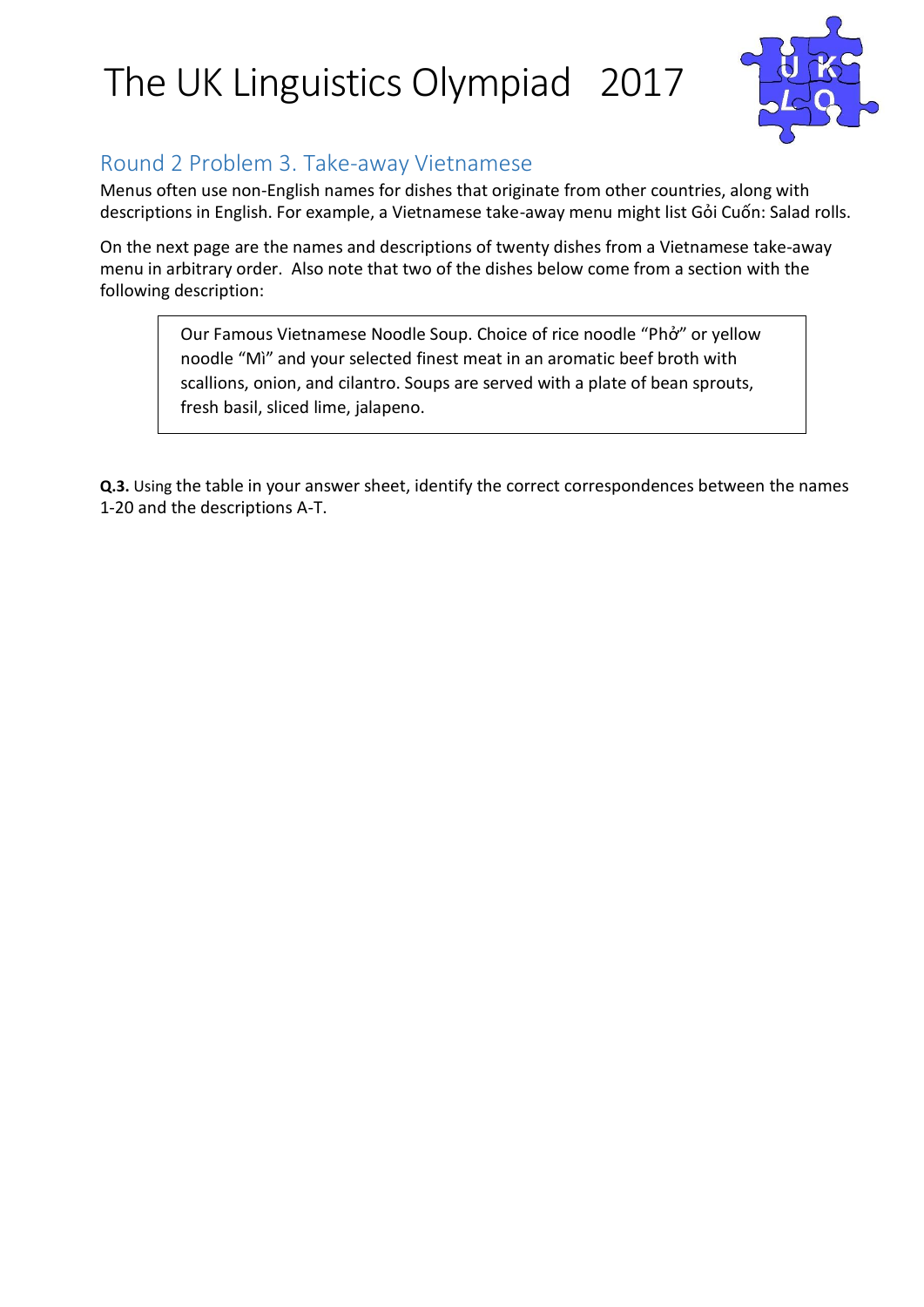

| 1.  | Soup Hoành Thánh                     | 11. | Bún Bò Huế                     |  |  |  |  |
|-----|--------------------------------------|-----|--------------------------------|--|--|--|--|
| 2.  | Chim Cút Rôti                        | 12. | Thịt Lụi                       |  |  |  |  |
| 3.  | Bánh Oai Vạc Chiên Hoặc Hấp (6 pcs.) | 13. | Bún Thịt Nướng                 |  |  |  |  |
| 4.  | Bánh Bột Chiên Hành (8 pcs.)         | 14. | Bún Chả Giò                    |  |  |  |  |
| 5.  | Bún Xào Đo Biến                      | 15. | Chả Giò (2 pcs.)               |  |  |  |  |
| 6.  | Bánh Xèo                             | 16. | Bún Thịt Nướng Chả Giò         |  |  |  |  |
| 7.  | Gỏi Tôm Hoặc Gỏi Gà                  | 17. | Bún Tôm                        |  |  |  |  |
| 8.  | Gỏi Ngo Sen                          | 18. | Bún Tôm Thịt Nướng Chả Giò     |  |  |  |  |
| 9.  | Phở Hoặc Mì Gà                       | 19. | Cá Salmon Hoặc Cá Bông Lau Hấp |  |  |  |  |
| 10. | Bò Xào Cà Ry                         | 20. | Mì Xào                         |  |  |  |  |

| A            | Lotus Stem Salad.                                                                    |  |  |  |  |  |  |  |
|--------------|--------------------------------------------------------------------------------------|--|--|--|--|--|--|--|
| B            | Vietnamese Crepe. A traditional mixture of shrimp and pork, bean sprouts and a       |  |  |  |  |  |  |  |
|              | delicate sauce folded into a rice powder pancake.                                    |  |  |  |  |  |  |  |
| $\mathsf{C}$ | Noodle Soup with shredded chicken.                                                   |  |  |  |  |  |  |  |
| D            | Wonton Soup. Shrimp, pork dumplings, lettuce, onion and scallions in chicken         |  |  |  |  |  |  |  |
|              | broth.                                                                               |  |  |  |  |  |  |  |
| E            | Beef stew "Huế Style". Spicy lemon grass beef noodle soup and shrimp.                |  |  |  |  |  |  |  |
| F            | Scallions Pancake. Fried sweet flour with scallions.                                 |  |  |  |  |  |  |  |
| G            | Vermicelli <sup>1</sup> with seafood sautéed with lemon grass sauce.                 |  |  |  |  |  |  |  |
| H            | Vermicelli with crispy spring rolls.                                                 |  |  |  |  |  |  |  |
| $\mathbf{I}$ | Roasted Quail.                                                                       |  |  |  |  |  |  |  |
| $\mathbf{J}$ | Filet of salmon or catfish steamed with ginger, scallions, and Chef's special sauce. |  |  |  |  |  |  |  |
| К            | Vermicelli with choice of grilled meat.                                              |  |  |  |  |  |  |  |
| $\mathbf{L}$ | Beef sautéed in curry sauce.                                                         |  |  |  |  |  |  |  |
| M            | Vermicelli with a choice of grilled meat with crispy spring rolls.                   |  |  |  |  |  |  |  |
| N            | Vermicelli with shrimp, choice of grilled meat, and crispy spring rolls.             |  |  |  |  |  |  |  |
| $\mathbf{o}$ | Saigon Ravioli Fried or Steamed. Homemade dumplings filled with a mixture of         |  |  |  |  |  |  |  |
|              | chicken, pork, and vegetable. Served with ginger dipping sauce.                      |  |  |  |  |  |  |  |
| P            | Teriyaki with choice of meat.                                                        |  |  |  |  |  |  |  |
| Q            | Vietnamese salad. Choice of poached shrimp, chicken, or combination, with            |  |  |  |  |  |  |  |
|              | shredded carrots, cabbage, fresh mints, roasted peanuts, onions and homemade         |  |  |  |  |  |  |  |
|              | dressing.                                                                            |  |  |  |  |  |  |  |
| R            | Crispy Spring Rolls. A savory mixture of ground pork, taro, carrots, onion, rice     |  |  |  |  |  |  |  |
|              | vermicelli, and mushroom wrapped in spring roll and fried golden brown.              |  |  |  |  |  |  |  |
| S            | Vermicelli with grilled shrimp.                                                      |  |  |  |  |  |  |  |
| T            | Sautéed crispy yellow noodle.                                                        |  |  |  |  |  |  |  |

<sup>&</sup>lt;sup>1</sup> Vermicelli are long, slender noodles.

 $\overline{a}$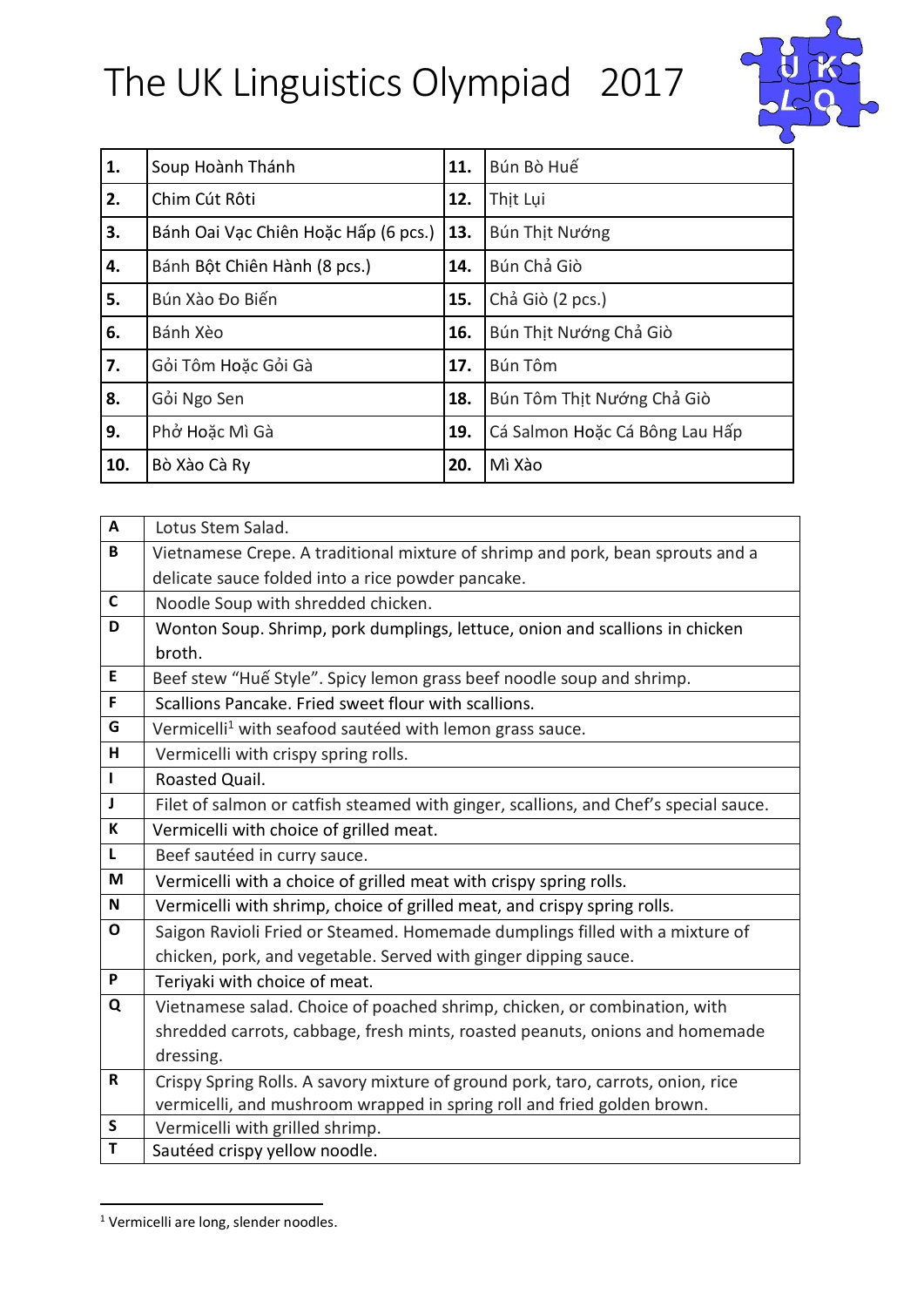

#### **Problem 2.3 Take-away Vietnamese (answer blank)**

| name        |    |    |    |    |    |    |    |    |    | 10 |
|-------------|----|----|----|----|----|----|----|----|----|----|
| description |    |    |    |    |    |    |    |    |    |    |
|             |    |    |    |    |    |    |    |    |    |    |
| name        | 11 | 12 | 13 | 14 | 15 | 16 | 17 | 18 | 19 | 20 |
| description |    |    |    |    |    |    |    |    |    |    |
|             |    |    |    |    |    |    |    |    |    |    |